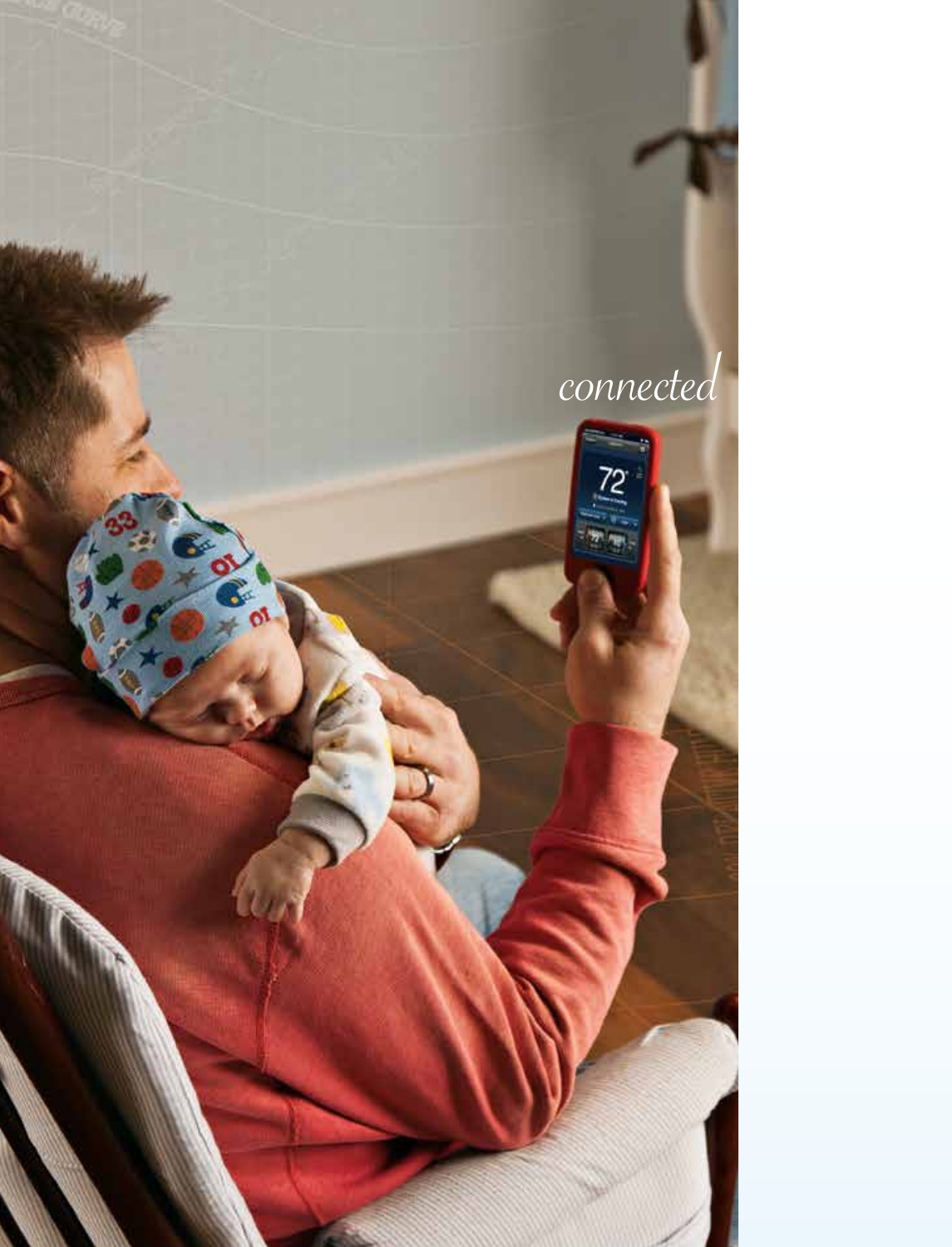

# Save energy from anywhere, easily.

The iComfort Wi-Fi® thermostat gives you total remote comfort control, and that means you can easily manage your home's temperature and energy efficiency—from anywhere. For added ease and convenience, the iComfort Wi-Fi thermostat includes features like One-Touch Away Mode, which allows you to save energy when no one's home. The thermostat also keeps you updated on the weather, so you can be prepared for any cold snap or heat wave that comes your way. All with a simple touch or a click.

# So much more than a thermostat. And far less complicated.

Lennox' innovative programmable thermostat is also easy to use. The intuitive touchscreen makes temperature adjustment as simple as a single finger tap.

# Set the temp from the sofa? There's an app for that!

Thanks to an app designed exclusively for the iComfort Wi-Fi, there's more than one way to set your thermostat. When connected to your home's wireless network, it allows you to change the temperature using your smartphone, tablet or laptop. So, you can make programming adjustments away from home.

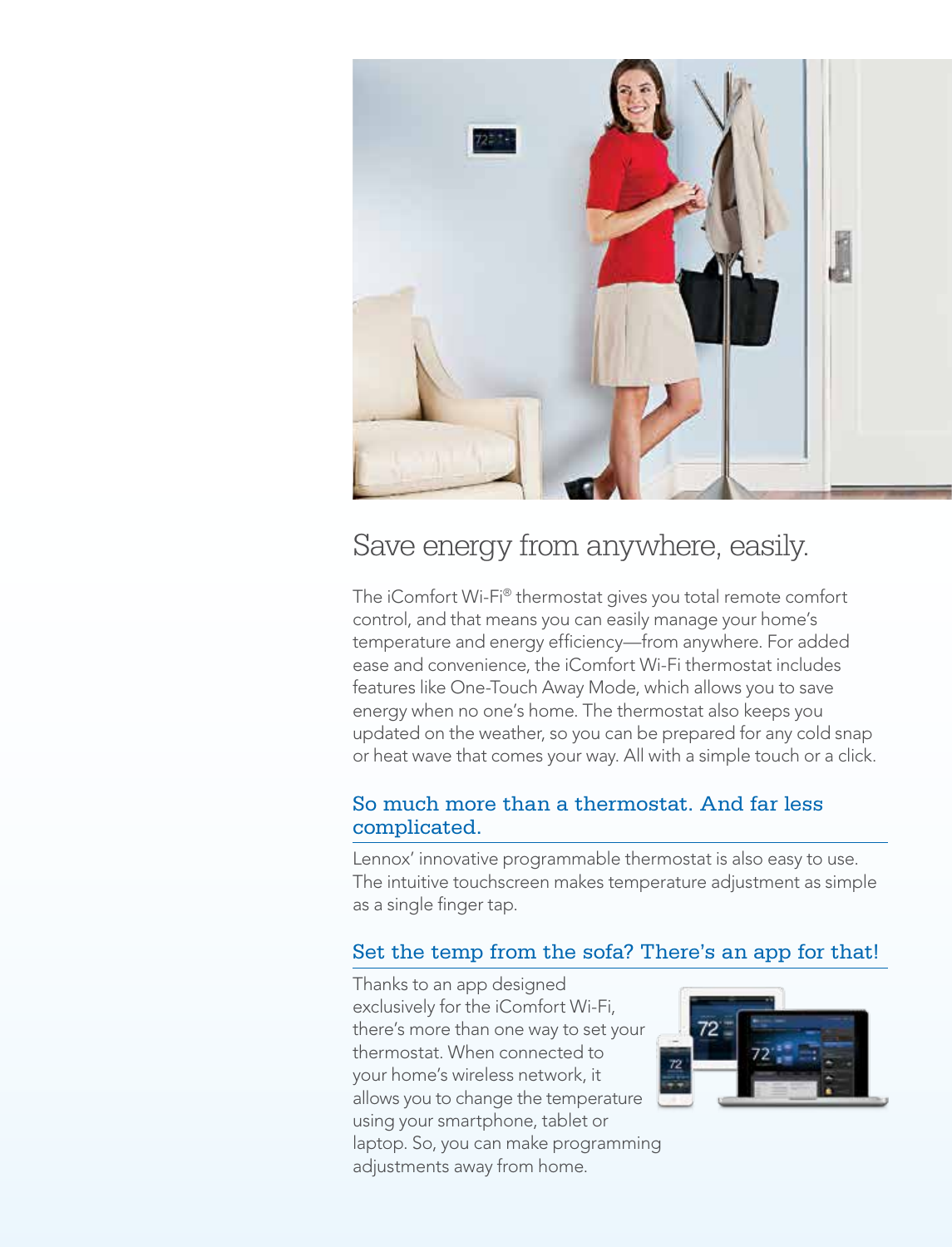

# Lennox innovation, at your command.

Heating and cooling can account for more than **50% of a home's total energy** use.<sup>\*</sup> Considering a monthly utility bill can be as high as a house payment, this is one expense you may not be feeling too good about.

The iComfort Wi-Fi thermostat offers a comfortable solution for saving energy The roomion twist memiostationers a comionable solution for saving energy<br>and money. It goes degrees beyond what's possible with a standard thermostat. money, it goes degree



U.S. Household Energy Consumption

*\* Source: energystar.gov.*

# Proper use of a programmable thermostat can save you up to \$180 every year in energy costs.

*Source: ENERGYSTAR.GOV, Programmable Thermostats, Proper Use Guidelines.*









Lennox® innovation never felt so good. Or so convenient.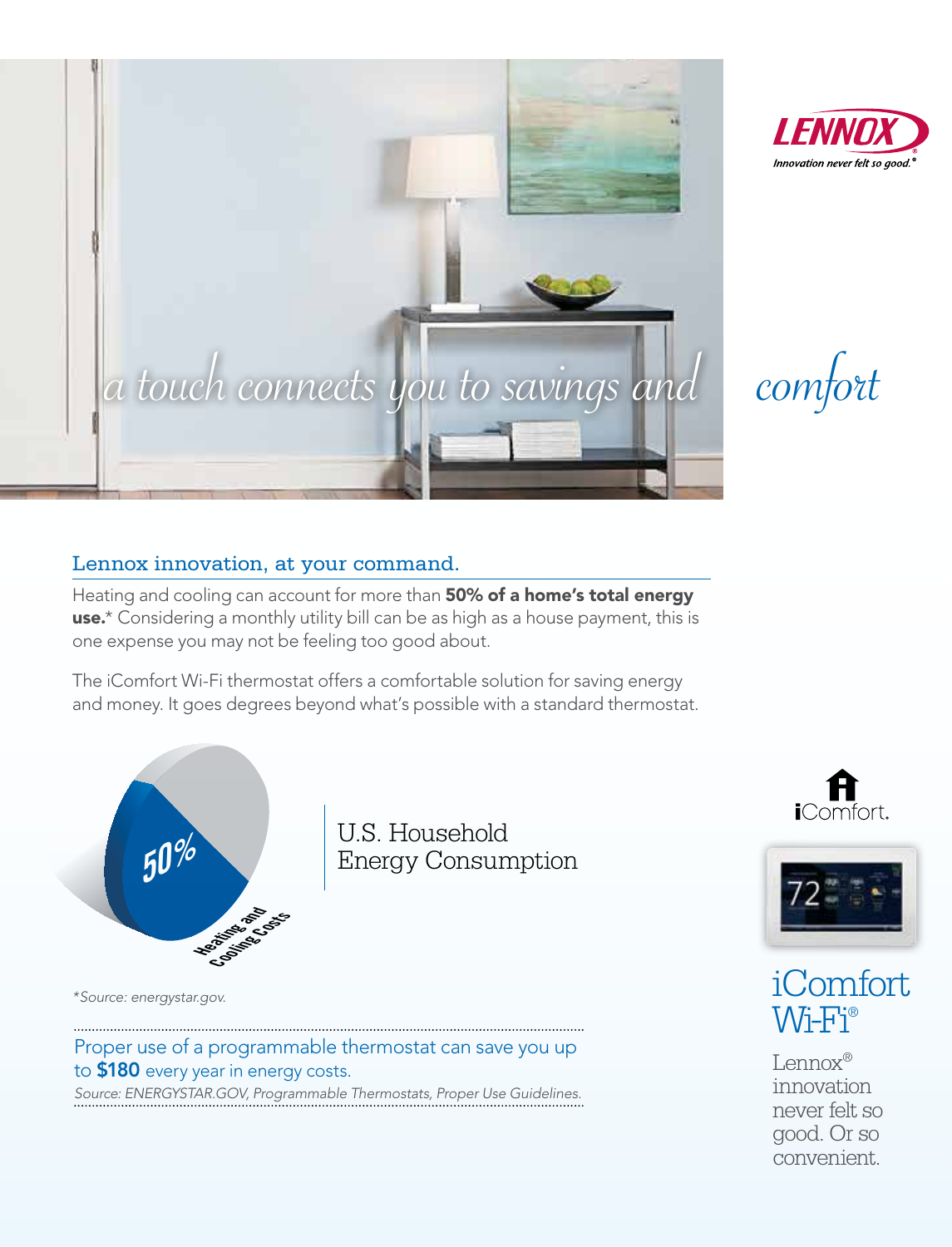# So simple. So smart. So comfortable.®



# The center of everything.

When you set out to build a revolutionary thermostat, you have to start with smart ideas. With the iComfort Wi-Fi®, you get a smart thermostat that is also easy to use. When paired with premium Lennox<sup>®</sup> equipment, it effortlessly coordinates communication between every component of the system, optimizing energy use while maintaining your temperature with an accuracy of 0.5 degree. So you enjoy the highest level of comfort Lennox has to offer.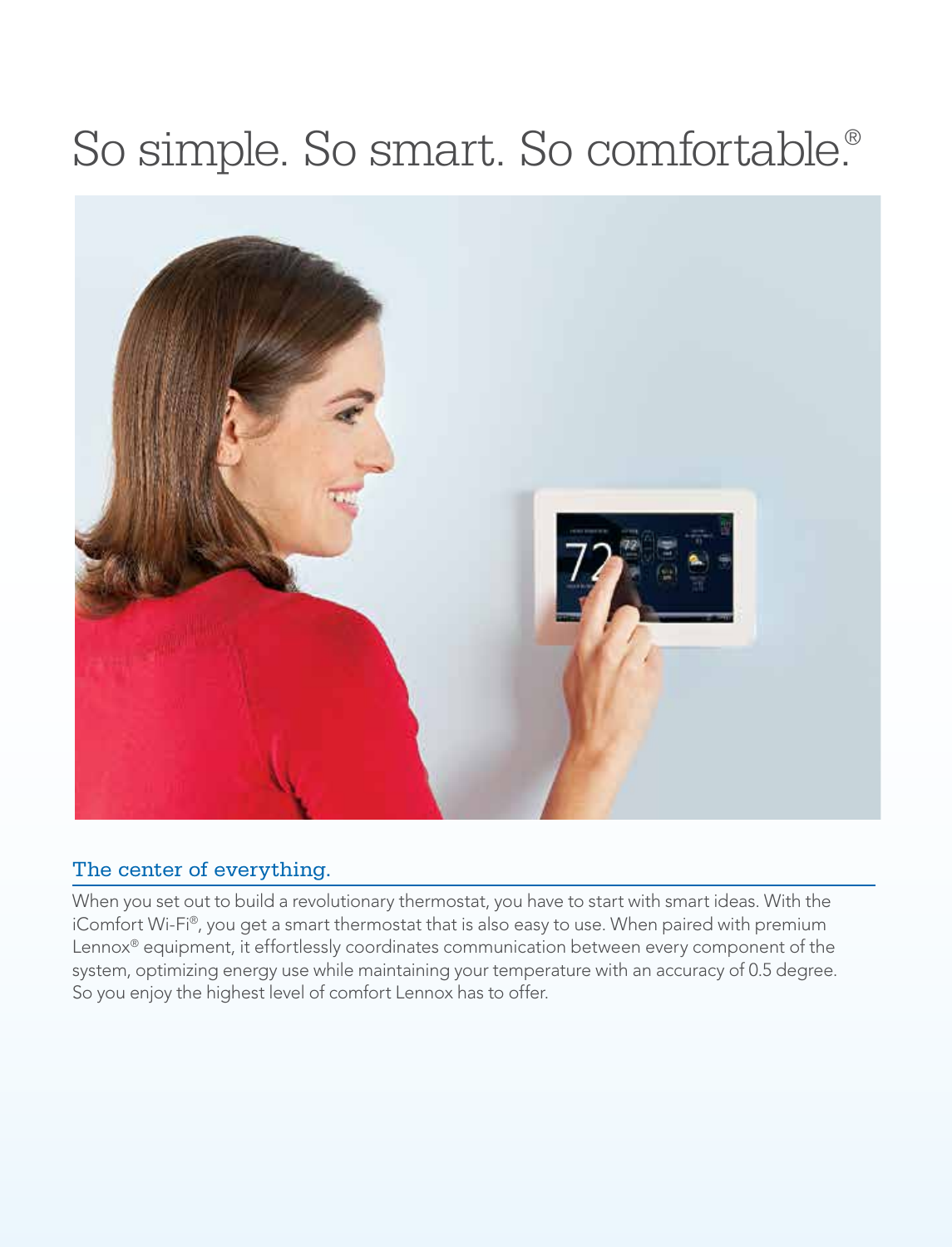# Get to know the thermostat that knows innovation, convenience and comfort inside and out.



## Convenience

*Touchscreen Operation: The bright, clear screen is easy to read in any light, and easy to operate with just one finger.* 

*One-Touch Away Mode: One touch or remote click will put your system into One-Touch Away Mode, reducing system use and energy consumption when no one is home.*

*Weather Data: The iComfort Wi-Fi can display live weather alerts and a five-day forecast, so you're always prepared for what's happening outside.* 

*Screen Saver: Customize your thermostat by uploading a family picture.*



*Alerts and Reminders: Not only will your iComfort Wi-Fi monitor itself with advanced diagnostics, but it can also send you and your dealer alerts and emails if the system needs service or maintenance.*

# Innovation Comfort



### *Smart Energy Use:*

*Seasonal schedules save energy all year long, while One-Touch Away Mode helps your system use less when no one is home.*

### *App-Enabled:*

*Free to download for Apple and Android devices, the iComfort App is like a touchscreen window into your home comfort. Whether* 

*you're on the road or on the couch, simply start the app to check and change your temperature with only a finger.*



*Remote Access: Once connected to the Cloud through your wireless network, your iComfort Wi-Fi can be adjusted from anywhere in the world via your smartphone, tablet, laptop or other web-enabled device.*

### *Perfect Air:*

*The iComfort Wi-Fi works with your Lennox® system to carefully control both temperature and humidity, filling your home with perfectly comfortable air.*

### *Peace of Mind:*

*Like all Lennox equipment, the iComfort Wi-Fi is built to deliver more, and built to last. So you'll enjoy reliable comfort season after season.*

#### *Precise Control:*

*For the ultimate in home comfort, pair the iComfort Wi-Fi thermostat with iHarmony Zoning to customize the temperature* 

*in any area of your home. Zoning not only helps eliminate hot and cold spots, but also helps you save money on utility bills by ensuring that you are not heating or cooling seldom-used areas of your home, like guest rooms or media rooms.*



Apple, the Apple logo, iPhone, and iPad are trademarks of Apple, Inc. registered in the U.S. and other countries.<br>Android is a trademark of Google, Inc.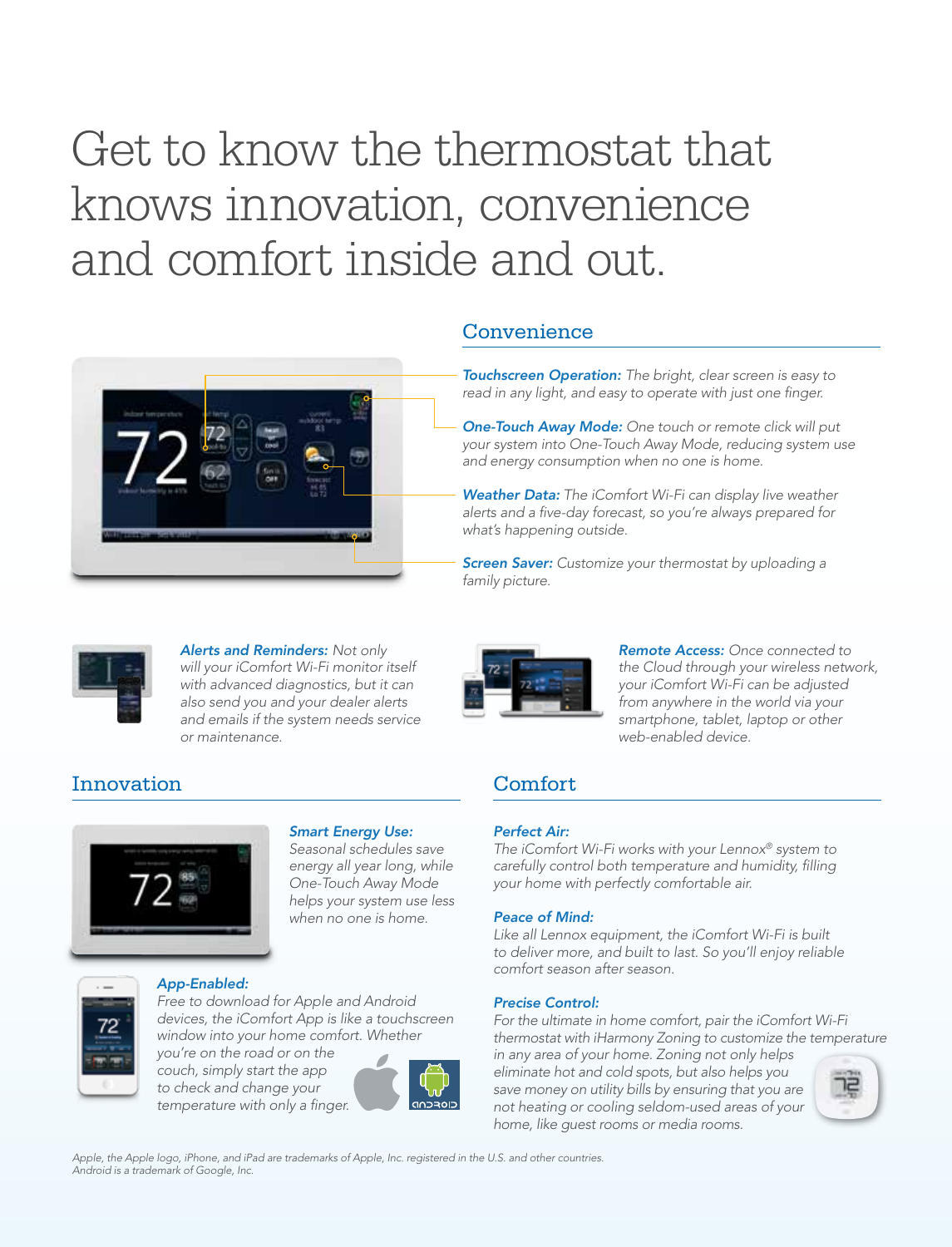# Your online interface to perfect air.

# The iComfort Dashboard

This powerful website is the central command for your iComfort Wi-Fi,<sup>®</sup> giving you access to the most detailed features and information in one convenient location. Log on to www.myicomfort.com/dashboard and you'll have everything at your fingertips.



*My Account – During the installation of your iComfort Wi-Fi, you'll create an online account to help manage and control every iComfort Wi-Fi you own. On the My Account screen, you'll have the ability to add and edit personal information and dealer information.*

*Home(s) – This screen allows you to select which of your installed iComfort Wi-Fis you'd like to monitor or adjust, while giving you the ability to add additional iComfort Wi-Fi thermostats for different rooms or additional homes.* 

- *Current Indoor Temperature and Humidity – Check and adjust either setting with just a click or touch.*
- *Away Mode Easily sets your iComfort Wi-Fi to an energy-saving One-Touch Away Mode, so you don't waste energy heating and cooling an empty home.*
- *Program Set your iComfort Wi-Fi to a predefined schedule based on the season, or control the temperature manually.*

*Forecast – Check the five-day weather forecast.*

*System – View or edit information about the system to which your iComfort Wi-Fi is connected.*

*Service Information – Edit information about your dealer, or email your dealer with questions or comments.*

*Alerts and Reminders – Stay on top of your system status by viewing any alerts or reminders for needed maintenance or service.*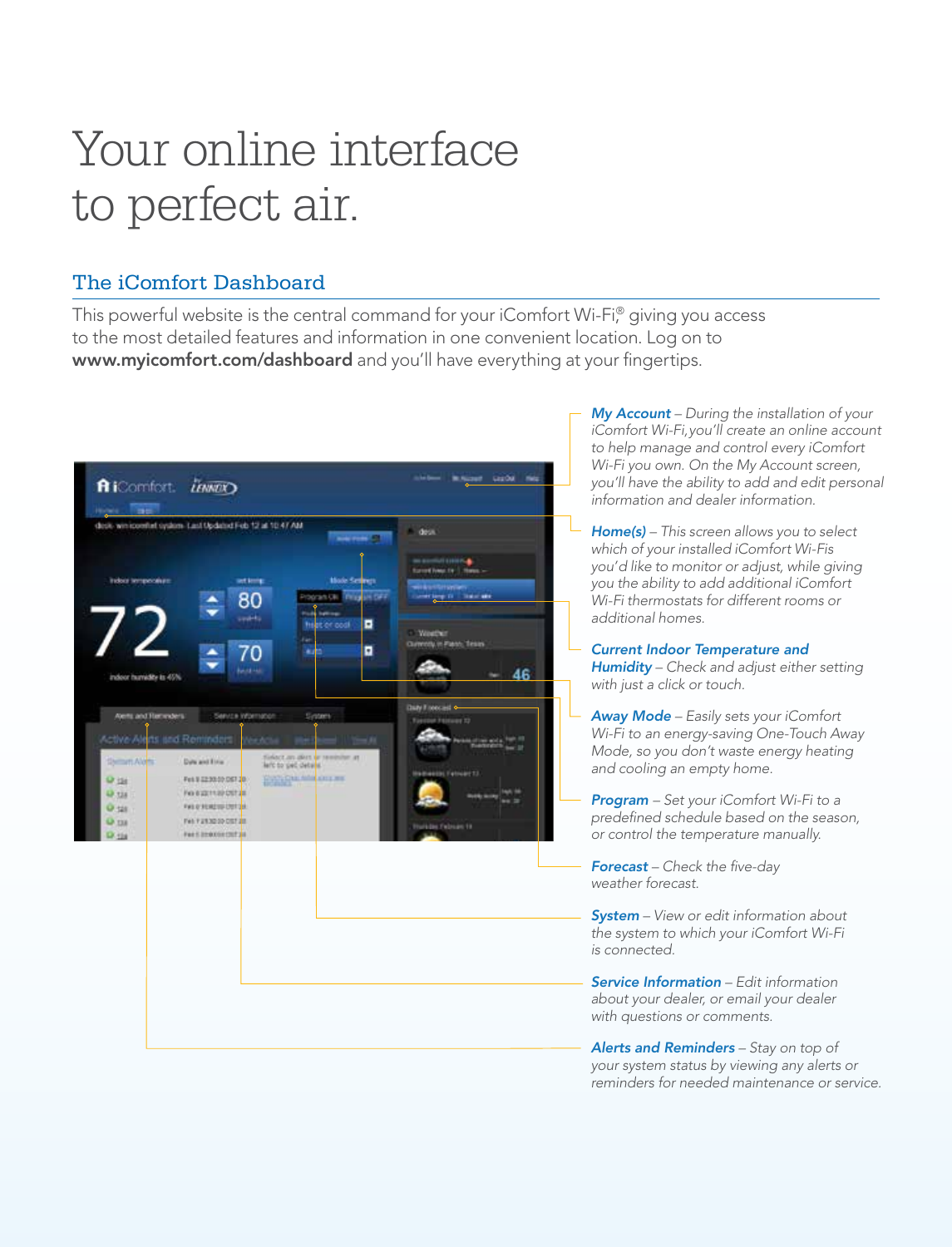# Enjoy the perfect combination of comfort and flexibility.

While iComfort Wi-Fi is designed for use with premium Lennox<sup>®</sup> equipment, the iComfort Wi-Fi Flex can work with almost any system. So no matter what type of home heating and cooling equipment you have, you can enjoy the innovation of Lennox, and a more comfortable, energy-efficient home.



|                                                                                                                          | iComfort Wi-Fi®                                                              | iComfort Wi-Fi® Flex |
|--------------------------------------------------------------------------------------------------------------------------|------------------------------------------------------------------------------|----------------------|
| Compatible with Lennox®-brand<br>communicating heating and<br>cooling equipment                                          | ۸                                                                            |                      |
| Compatible with Lennox-brand<br>non-communicating equipment and<br>most other brands of heating and<br>cooling equipment |                                                                              |                      |
| Touchscreen Operation                                                                                                    | ۸                                                                            | $\bullet$            |
| Remote Access                                                                                                            | ۸                                                                            | $\bullet$            |
| 7-Day Programmable                                                                                                       | $\bullet$                                                                    | $\bullet$            |
| One-Touch Away                                                                                                           | $\bullet$                                                                    | $\bullet$            |
| 5-Day Weather Forecast                                                                                                   | $\bullet$                                                                    | $\bullet$            |
| Customizable Reminders                                                                                                   | $\bullet$                                                                    | $\bullet$            |
| <b>Automatic Updates</b>                                                                                                 | $\bullet$                                                                    | $\bullet$            |
| Dual-Fuel Compatible                                                                                                     |                                                                              | $\bullet$            |
| Humidity Control                                                                                                         |                                                                              | $\bullet$            |
| Diagnostics and Alerts                                                                                                   | Highly Advanced                                                              | Limited Reporting    |
| Compatible with zoned systems                                                                                            | Designed for integration with<br>iHarmony® Zoning System                     |                      |
| Exchanges information with heating<br>and cooling equipment                                                              | Uses Lennox Precise Comfort®<br>Technology to optimize system<br>performance |                      |
| Warranty                                                                                                                 | 5-Year Limited                                                               | 5-Year Limited       |

## Dealers you can count on

You can trust Lennox Dealers to design the right system for your home, install it properly and keep it running perfectly for many years to come. Because Lennox has more than 6,000 dealers throughout North America, you can rest assured there's one near you.

# Peace-of-mind protection

The iComfort Wi-Fi and iComfort Wi-Fi Flex thermostats come with a five-year limited warranty.